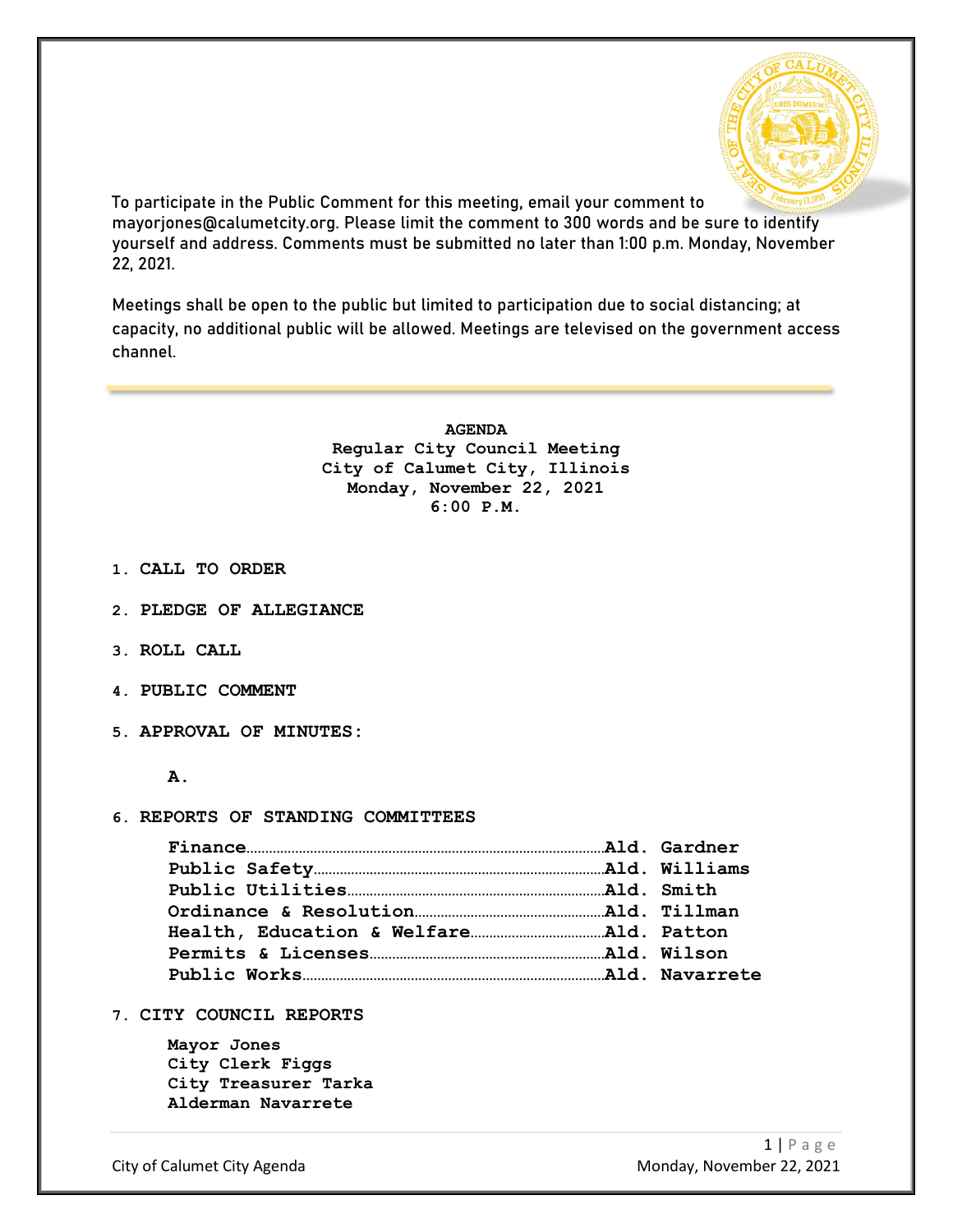**Alderman Wilson Alderman Tillman Alderman Williams Alderman Gardner Alderman Patton Alderman Smith**

#### **8. INFORMATIONAL ITEMS TO BE ACCEPTED AND PLACED ON FILE**

- **A. City Clerk Nyota Figgs submitting Revenue Report October 2021.**
- **B. City Treasurer Gerald Tarka submitting Quarterly Investment Report ending September 30,2021.**
- **C. City Treasurer Gerald Tarka submitting Revenue & Expenses Status Report for September 2021.**

### **9. NEW BUSINESS:**

- **A. Various Action Items- considerations of and possible action:**
	- **1. Motion to change the Thursday, December 23, 2021, Regular City Council meeting to Monday, December 20, 2021.**
	- **2.Approve the hiring of five (5) personnel of the current firefighter eligibility list for the replacement of retired members of Calumet City Fire Department. Note: The hiring of five additional firefighters will put the CCFD back to full staff.**
	- **3.Ordinance approving the donation of the two-story FireBlast Training Simulator Trailer Vin # 1F9KE532XD1395036 (purchased with grant money in 2013) to South Holland Fire Department for continued training use.**
	- **4.Motion to Ratify the previous action taken at the November 8, 2021, meeting and previous board vote to authorize litigation against the clerk to preserve city records.**
	- **5.Motion to approve the blocking off of wentworth avenue on December 4, 2021 for the Calumet Memorial Park District tree lighting program; shut down Wentworth Ave from 153st to Memorial Drive (Approximately One (city 1 Block) from 11am to 9pm for their annual tree lighting event; further direct Public works to provide barricades and ESDA to provide traffic control from 11am to 9pm.**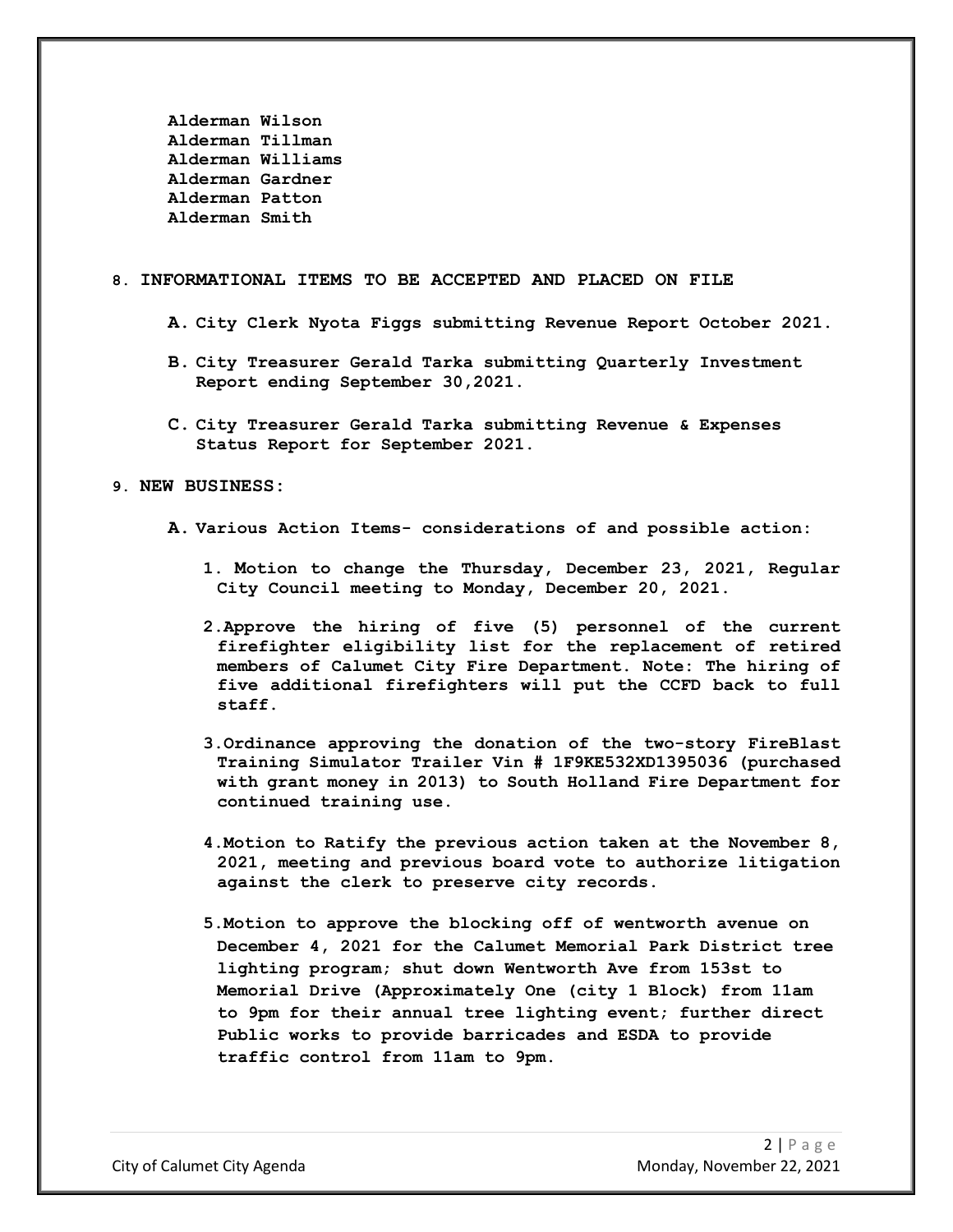#### **B. Building Permits**

- **1.New Fence Construction**
- **2.New Garage Construction**

## **C. RESOLUTIONS AND ORDINANCES:**

**1. Motion to amend the parking ordinance to add 402 Manistee Ave. to the handicap parking list and to direct Public Works to place a handicap parking sign with address in front of the home.**

#### **D. FINANCIAL MATTERS:**

- **1. Approve the reclassing of motion passed at the July 23rd meeting for software upgrades and professional services from Central Square (SunGard); authorize the City Treasurer to remit payment in the amount of #91,765.50 and charge account #01028-55120.**
- **2. Approve the 36-month term contract with Cogent Communications for City Hall; authorize the City Treasurer's office to remit s monthly payment of \$1,425.00 and charge account #01099- 52020.**
- **3. Approve the 36-month term contract with Cogent Communications for the Police Department City; authorize the City Treasurer's office to remit s monthly payment of \$1,425.00 and charge account #01099-52020.**
- **4. Approve the purchase of City Clerk Calendars for the calendar year 2022; authorize the City Treasurer to remit payment to WDB marketing in the amount of \$2,450.00 and charge account #01029-53200.**
- **5. Approve City Clerk Nyota T. Figgs membership to Municipal Clerk Institute for the 2022 year; authorize the City Treasurer to remit payment of \$75 to the Municipal Clerk Institute and charge account #01022-52350.**
- **6. Approve payment for the Calumet City Industrial Park Utility Improvements; authorize the City Treasurer to remit payment to Mott MacDonald in the amount of \$28,602.79 and charge account #01099-52600.**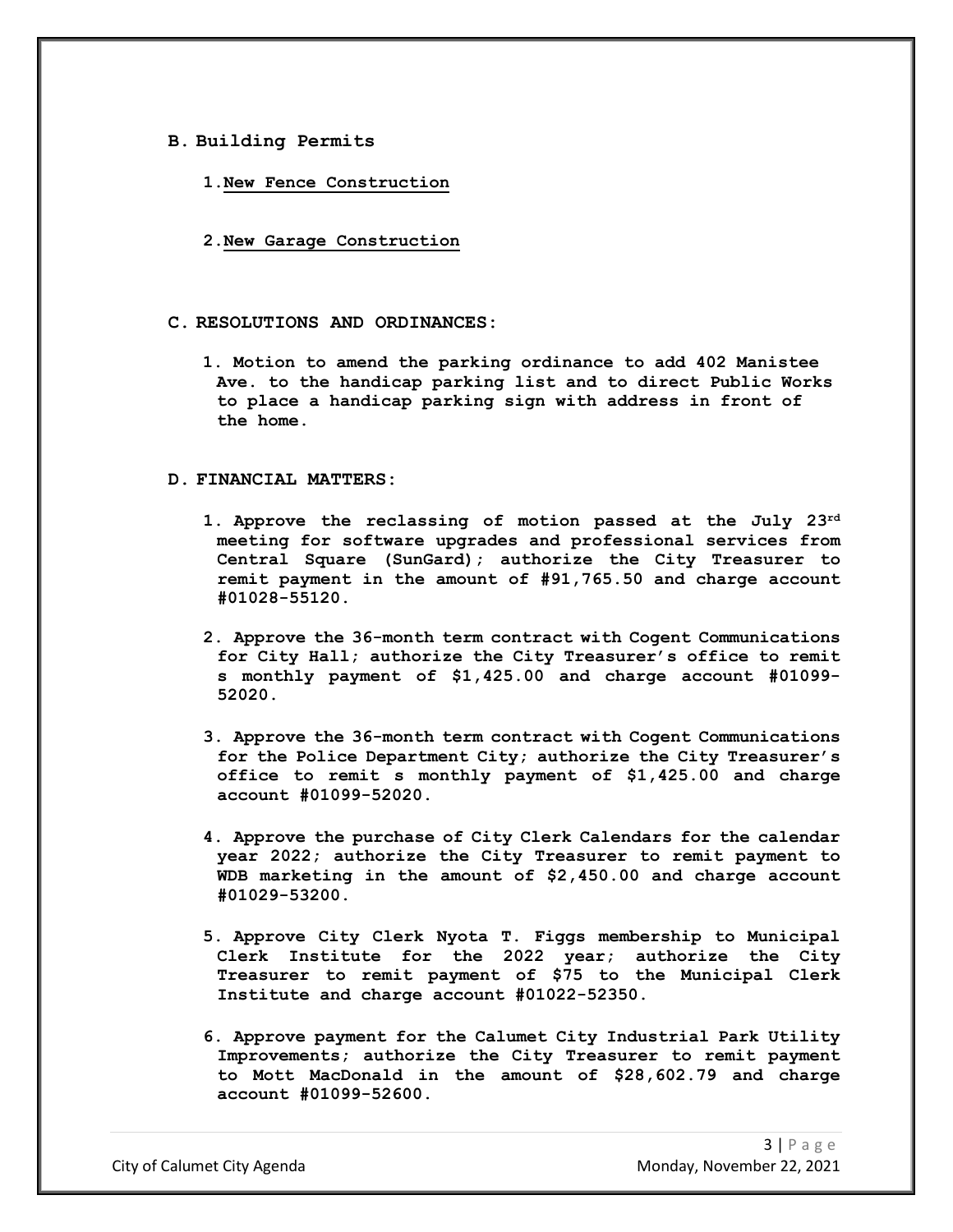- **7. Approve payment request for invoice #21070194; authorize the City Treasurer to remit payment to Robinson Engineering in the amount of \$7,377.00 and charge account #01099-52600.**
- **8. Approve truck repairs for the following vehicles: authorize the City Treasurer to remit payment to RUSH in the amounts listed and charge account #01041-54140.**

|  | Dump Truck #12 (Model 7400 SFA 4X2 Vin#9237) |  |  | \$9,405.15  |
|--|----------------------------------------------|--|--|-------------|
|  | Dump Truck #18(Model 7400 SBA 6x4 Vin#7604)  |  |  | \$10,807.83 |
|  | Dump Truck #19(Model 7400 SBA 6x4 Vin#7616)  |  |  | \$5,220.39  |

- **9. Approve payment to Benford Brown & Associates for invoice #14206; authorize the City Treasurer to remit payment in the amount of \$14,685.60 and charge account #01099-52610.**
- **10. Approve payment for continuous work on the training tower; authorize the City Treasurer to remit payment to South Suburban Welding & Fabricating Co. in the amount of \$6,400.00 and charge account #06617-55135.**
- **11. Motion to authorize Farnsworth Group to perform survey, engineering design and construction engineering services for the Huntington Drive Water Main Interconnect project. Fee for said services shall be \$137,000.00; further direct City Treasurer to remit payment from account (Maint.Svc– Mains/Valves/Hydrants) Account#03036-52349.**
- **12. Motion to approve costs payable to South Suburban Land Bank and Development Authority (SSLBDA) for reimbursement for the acquisition of 757 River Oaks Drive (former Toys-R-Us/Aronson Furniture), in the amount of \$11,489.01 and direct City Treasurer Tarka to remit payment from account #01085-55108.**
- **13. Motion to approve costs payable to South Suburban Land Bank and Development Authority (SSLBDA) for reimbursement for the acquisition of 308 Torrence Ave. (vacant land near Don Pedro), in the amount of \$11,766.80 and direct City Treasurer Tarka to remit payment from account #01085-55108.**
- **14. Motion to approve costs payable to South Suburban Land Bank and Development Authority (SSLBDA) for reimbursement for the acquisition of 626 River Oaks Drive (Former Walgreens), in the amount of \$11,951.07 and direct City Treasurer Tarka to remit payment from account #01085-55108.**
- **15.Approve payment to Lexitas for court reporting services in the amount of \$1,563.40 for multiple invoices(see**